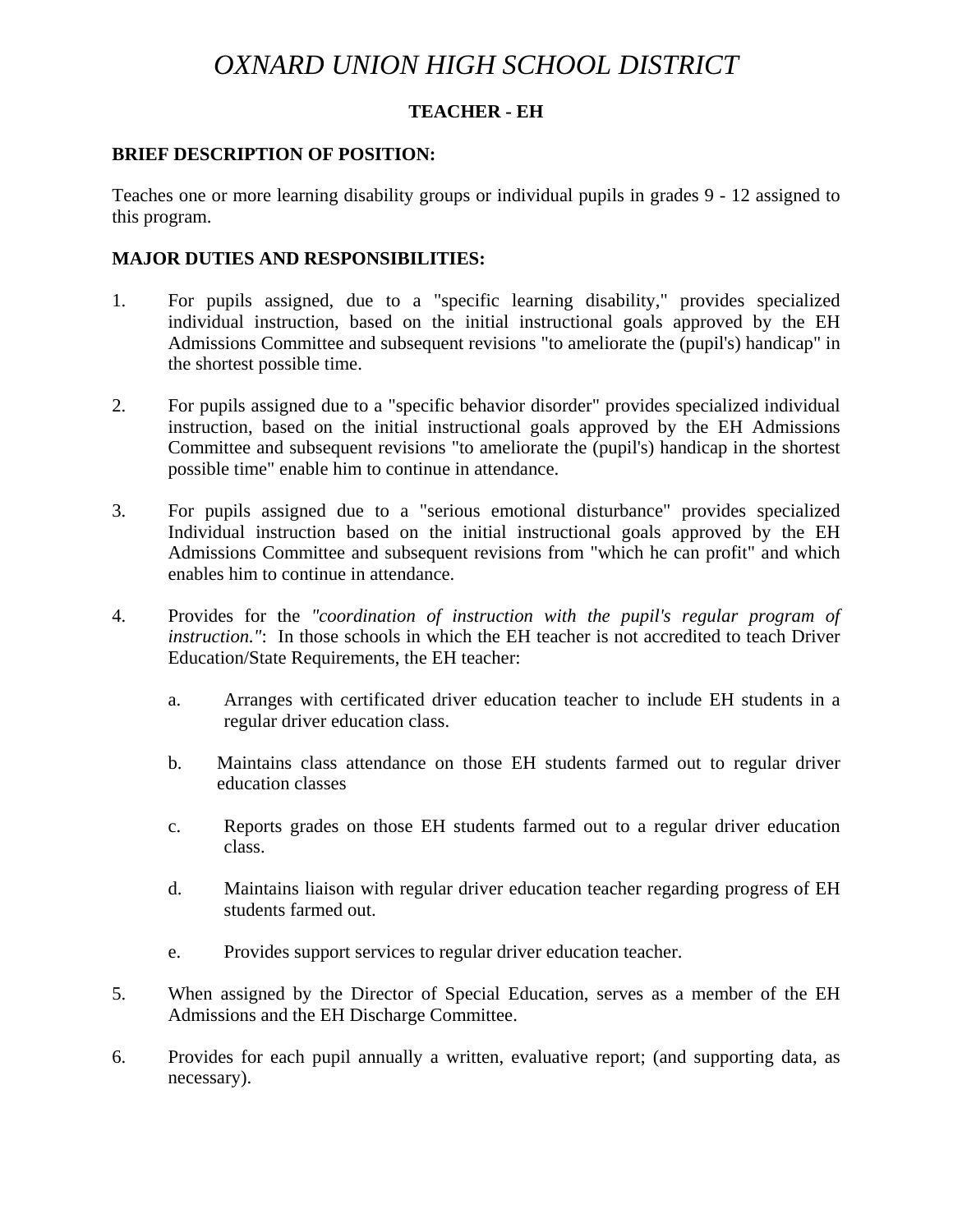## **MAJOR DUTIES AND RESPONSIBILITIES:** - continued

- 7. Provides a curriculum in each class taught which emphasizes fundamental school subjects.
- 8. Maintains a file for each pupil and for each class of enrollment which includes:
	- a. A weekly sample of the pupil's written productions
	- b. Written tests
	- c. The pupil's daily or weekly assignment program (plan) or periodic statements outlining adjustments made in the curriculum as the pupil's progress required these periodic revisions in the pupil's specific educational objectives.
- 9. The teacher will submit, within a reasonable period of time, to the Director of Special Education on a written form the names of pupils failing at any time to make satisfactory progress.

## **OTHER DUTIES AND RESPONSIBILITIES:**

- 1. Attends scheduled EH and related Special Education District meetings.
- 2. Administers evaluative tests, as required by the Director of Special Education.
- 3. Fills out surveys and submits other data as required for State Department of Education surveys and reports.
- 4. Confers directly with a parent(s) of each assigned pupil regarding the progress of the pupil and individual goals. In the absence of a face to face conference, provides a written statement to the parent(s) of each assigned pupil, at least once per year.
- 5. Plan and coordinates the work of paraeducator.

# **CLASSROOM CONTROL:**

One of the major goals of the EH Program is to provide students characterized as behaviorally disordered or serious emotionally disturbed with an educational program to enable them to:

- 1. Participates in the total school program.
- 2. Ameliorates the students' behavior disorders for those students whose school attendance would otherwise be limited or denied; the classroom will therefore contain a high ratio of behavior disordered students.